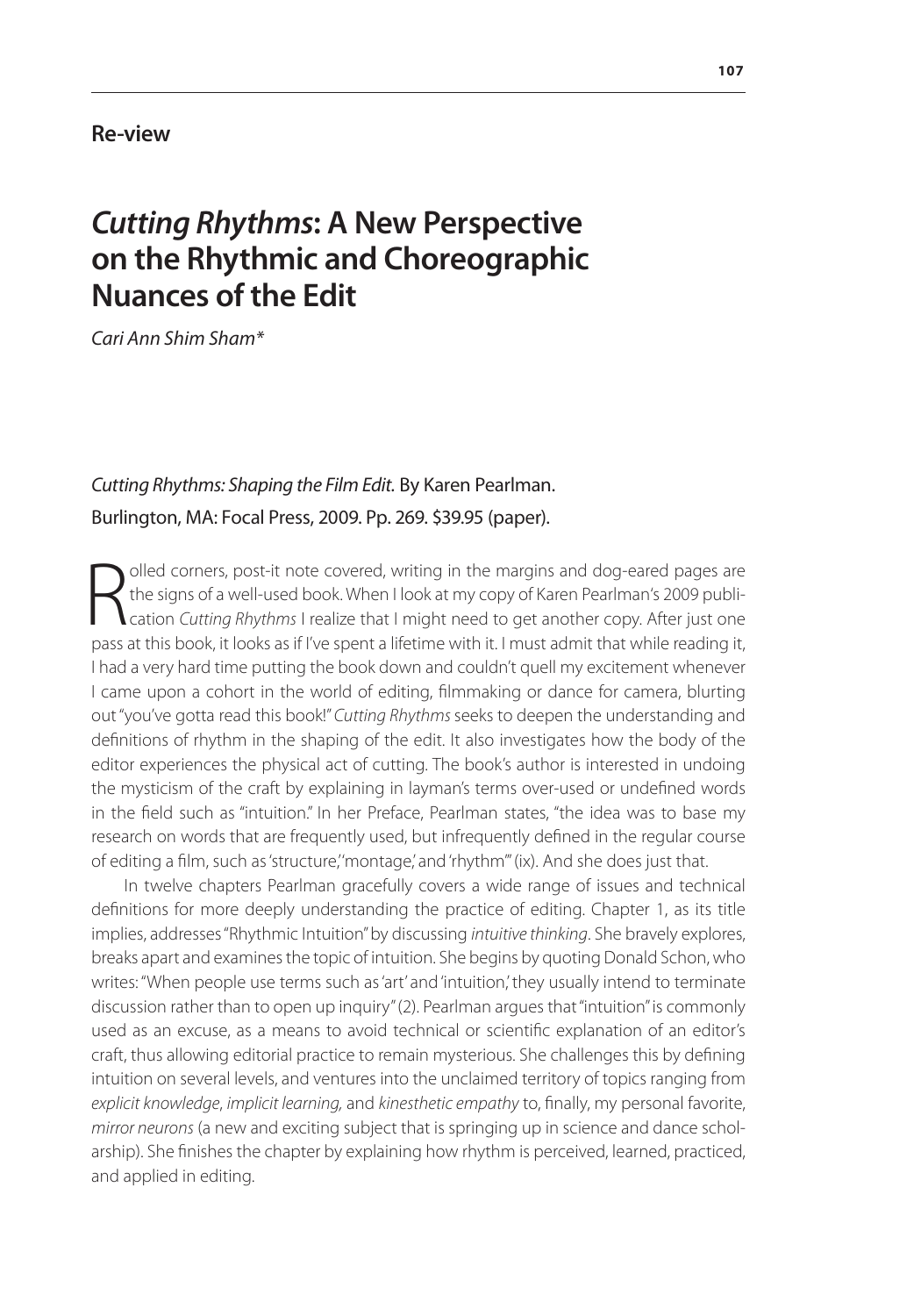In Chapter 2, "Editing as Choreography," Pearlman draws on her movement experience to explain the art of the edit as "a dance," a move that illuminates Pearlman's ability to weave her perspective and experience as a dancer into understanding rhythm in editing. Chapter 3, "Timing, Pacing and Trajectory Phrasing," and Chapter 4, "Tension, Release, and Synchronization" are clear and straightforward in their content, and support her introduction of a new concept: "'Trajectory phrasing,'" Pearlman writes, "is a term I have devised to cover an area of editing rhythms that is not precisely addressed by the terms 'timing' and 'pacing'" (52). Pearlman, however, can also come across as heavy-handed at times. For example, in Chapter 4 she presumes to speak out for all editors in a personal tirade: "Editors hate it when directors snap their fingers or hit the table to indicate where they want a cut because these gestures, as well as expressing a kind of dictatorship or distrust of the editor's intuition, can actually jump between the editor and her own feeling for the material" (70).

Chapters 5 through 8 explore different types of rhythm found in traditional film editing, including physical, emotional and event rhythms. In these chapters the author analyzes popular film scenes as visual tools to explain various editing conventions and stylistic choices, staying within the familiar territory of classics such as *The Godfather* and *Gone with the Wind*, to name two.

Chapter 9, "Style," discusses collision, linkage, montage, and decoupage. Her definitions of the latter two alter the French use of the words, "drawing on the common understanding of the term among English-speaking editors," and might be considered biased among non-Western audiences. Chapter 11, "Common Scenes," is a breakdown of two-handers and chases; I found it to be the least interesting section in the book.

Pearlman's twelfth chapter is the conclusion of the book and my favorite piece of writing. Through definitions, explanation and reassignments of meaning, Pearlman constructs an apparatus of rhythm theory that suggests similarities between choreography and editing—why, that is, the two make good bed partners. This speaks deeply to me and helps me to better comprehend how I've found myself understanding the edit through my own dancing body's experience. Pearlman writes: "Choreographers make dance phrases, and editors make cine-phrases, but both are shaped by the tools of timing, pacing and trajectory phrasing . . . consideration of the choreographic possibilities for shaping movement and energy over time is one way of understanding and possibly expanding the craft of cutting rhythms" (248).

Being a filmmaker and editor who teaches in the field of dance, I find *Cutting Rhythm*  to be a great addition to the classroom or reading list for anyone teaching or studying the form. Pearlman includes helpful exercises and role-playing assignments throughout the book that would be useful in workshop or classroom situations. Considering there are few books written on the topic of the edit in relation to rhythm and movement, Pearlman is a big fish in a small pond. This text forges new territory of multi-disciplinary analysis that serves as an enlightening resource for editors, filmmakers, and choreographers working in dance and or film. Pearlman's rigor and the specificity with which she explores her topic, the shaping of the edit, is unmatched. She so thoroughly explores, explains, and demonstrates varying ideas on rhythm and the shaping of the edit that any editor, amateur to professional, will come away with new and useful information.

If I were to offer any critique, I dare say, I was very distracted by her choice of *only* using the gender specific pronouns "she" or "her" throughout the entire book. It seems to me an